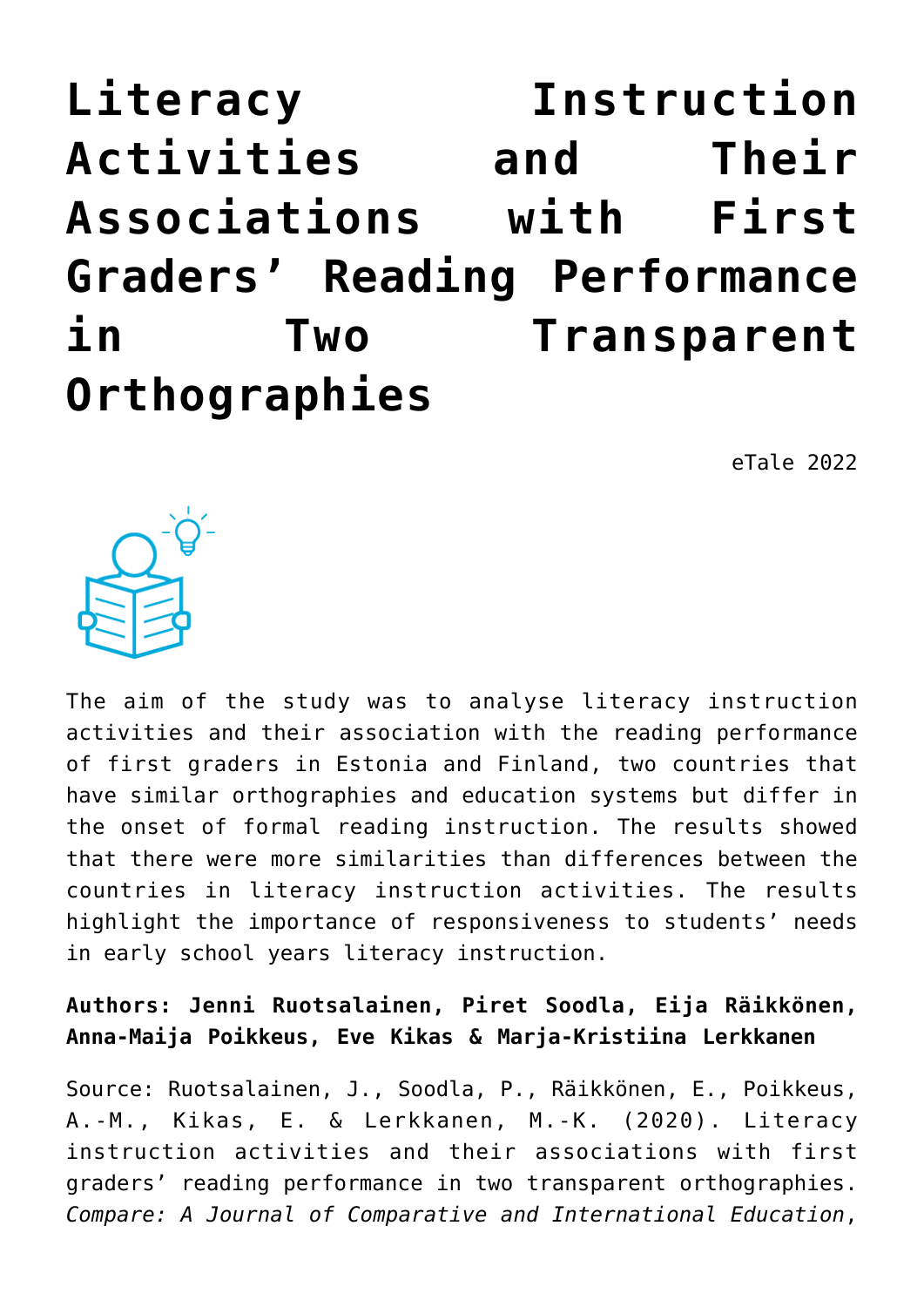### DOI: 10.1080/03057925.2020.1742093

The aim of the study was to analyse literacy instruction activities and their association with the reading performance of first graders in Estonia and Finland, two countries with similar orthographies and education systems but who differ in the onset of formal reading instruction. The results showed that there were more similarities than differences between the countries in literacy instruction activities. However, the slopes of reading performance development among Finnish beginning readers sharply differed from those of other readers in both countries with respect to the content of literacy instruction. The results highlight the importance of responsiveness to students' needs in early school years literacy instruction.

- Reading proficiency requires the development of both decoding and comprehension skills as well as instructional practices that address both.
- Estonia and Finland have languages with transparent orthographies, and in both countries, students enter school at the age of seven.
- Their difference is that the onset of formal reading instruction takes place in kindergarten in Estonia but in first grade in Finland.
- Despite the later onset of instruction, Finnish students on average reach the same level of reading fluency and reading comprehension as their Estonian peers by the end of first grade.
- Instruction in first grade has been shown to have a greater impact on students' reading skills than instruction in other grade levels.
- The need for balanced instructional practices that support both the development of students' foundationlevel code-focused (CF) skills of decoding and reading fluency and the broad advancement of meaning-focused (MF) comprehension skills has been widely acknowledged.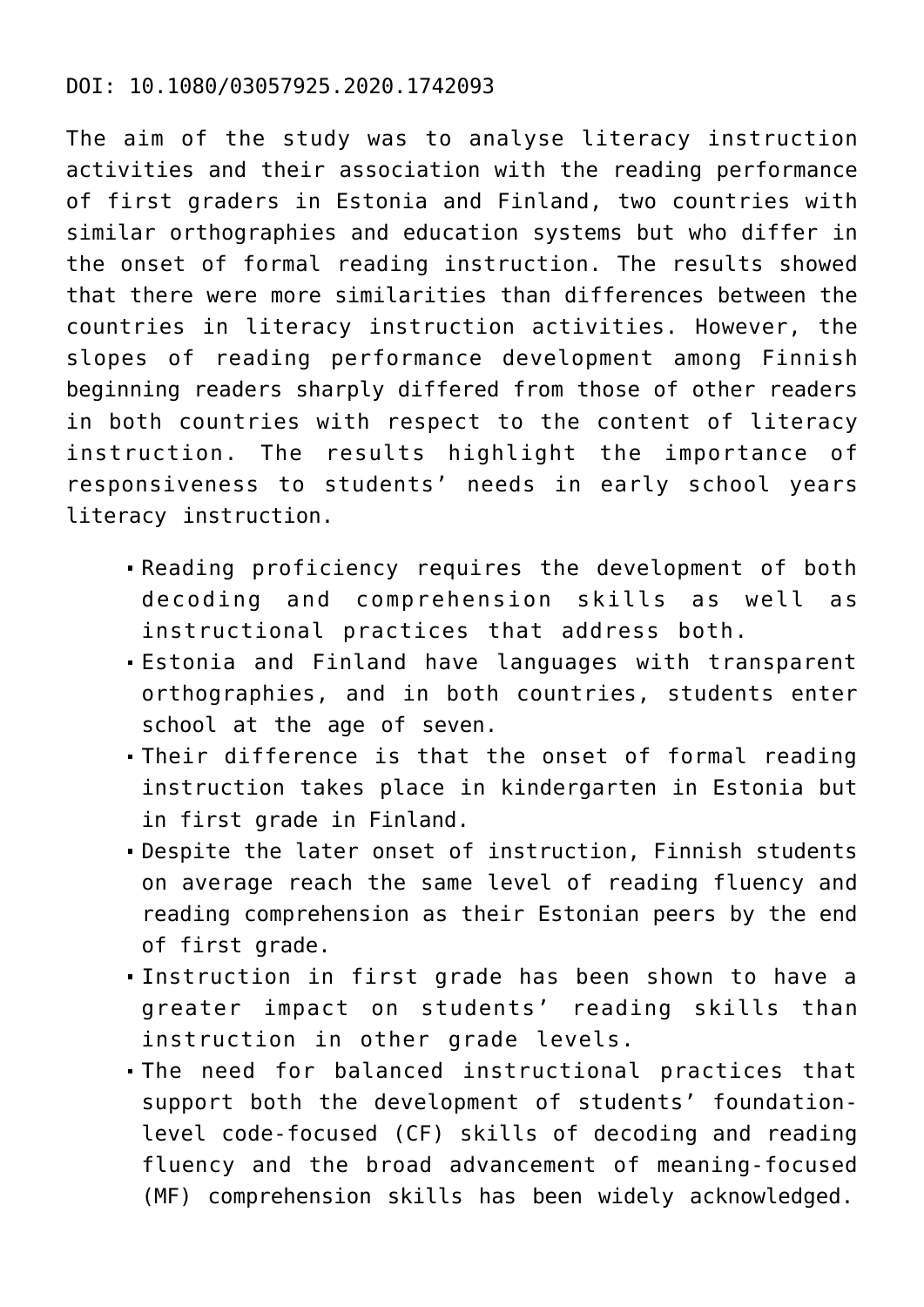Yet, analyses of the effects of specific instructional practices at these differentiated levels from classroom observations are rare.

# **Emerging literacy skills**

- The Simple View of Reading (SVR; Gough and Tunmer, 1986), a widely used theoretical account on reading, suggests that reading comprehension is a composition of efficient decoding skills and linguistic comprehension.
- Linguistic comprehension and vocabulary develop through informal and formal exposure to interactions throughout one's life, whereas acquiring the ability to decode words is a more rapid process where students must master a limited number of letter-sound combinations and the alphabetic principle.
- Typically, in transparent orthographies the acquisition of decoding skill takes place soon after reading instruction has begun.

## **Literacy instruction in first grade**

- The sensitivity of the teacher to take a student's skills into account and tailor the instruction has been shown to contribute to the development of reading skills.
- A heavier emphasis on the development of CF skills, for example through letter knowledge, phonological awareness and decoding tasks is commonly needed in the beginning of the first school year, whereas the focus may later shift towards incorporating more MF activities.
- The three dimensions of framework and observational coding scheme of literacy instruction:
- 1. Context (e.g. whole vs. small group instruction)
- 2. Management (e.g. teacher vs. child managed direction of attention)
- 3. Content of instruction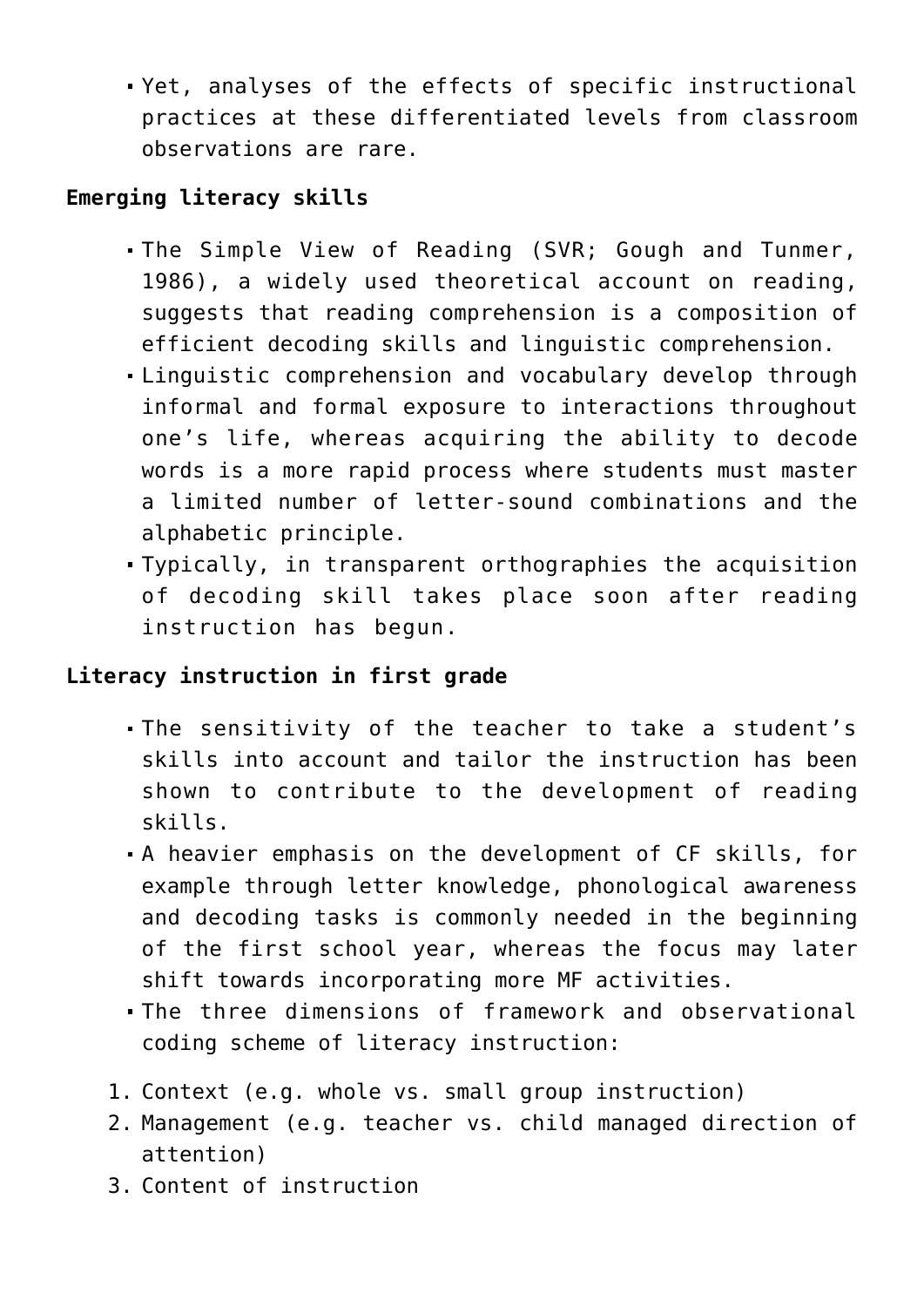- The present study centres on the content of literacy instruction.
- CF activities aim at providing support for early decoding and spelling skills, such as blending phonemes or doing spelling exercises, and later practicing reading fluency.
- MF activities seek to support students' comprehension skills via meaning-based discussions and reading comprehension tasks, for example.
- Because the Estonian and Finnish languages have highly transparent orthography (almost perfect phoneme-grapheme correspondence), reading instruction is phonics-based.
- After the first phonemes are introduced to students, phonemic assembly and progress toward full mastery of accurate decoding are relatively easy for beginning readers.



#### **The study**

The present study examines the instructional activities during literacy lessons in Estonia and Finland and their associations with students' reading performance during the first school year.

Research questions:

- 1. How is literacy instruction implemented in the observed Estonian and Finnish classrooms in first grade spring?
- 2. How are the amounts of time used for CF vs. MF literacy instruction contents in Estonian and Finnish classrooms associated with the students' reading performance (fluency and comprehension) in the spring of first grade? Are these associations similar for students with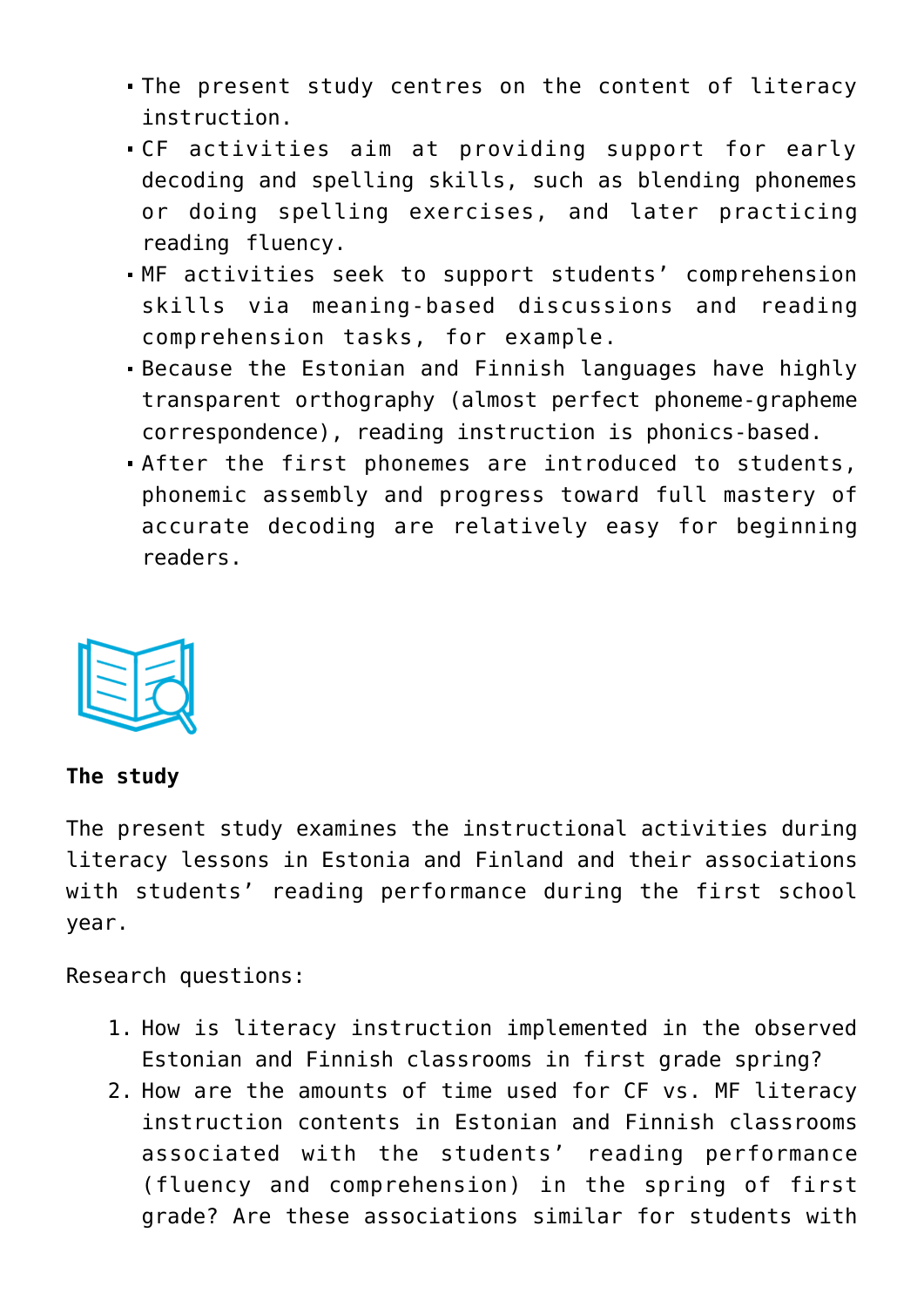different entry-level reading fluency?

**The participants** consisted of 33 classroom teachers (21 from Estonia, 12 from Finland) and a total of 569 students from 33 first grade classrooms. Observations in the classrooms were carried out in first grade spring (April). The literacy lessons were coded with respect to the duration of the contents of instructional activities following the Individualising Student Instruction (ISI) classroom observation system developed by Connor et al. (2009). The codings assigned in each category were summarised under the broader categories of CF and MF activities and noninstructional activities. Students' reading skills were assessed using group-administered tests in the classrooms in first grade autumn (reading fluency) and first grade spring (reading fluency and reading comprehension).



#### **Findings**

- In every classroom, some non-instructional activities (M  $= 26.13$ %, SD  $= 9.05$ %) and a large proportion of MF activities  $(M = 54.72\%)$  subsetsed.
- CF activities were observed in 30 out of the 33 (90.91%) classrooms, and their proportion was smaller than that of MF activities  $(M = 22.10\%$ , SD = 15.64%).
- Listening and reading comprehension was observed more in Estonia than in Finland.
- Individualised work was observed solely in Finland.
- Students' reading fluency and reading comprehension showed moderate to strong correlations at within level and in Estonia also at between level.
- In Finland, an especially strong correlation was found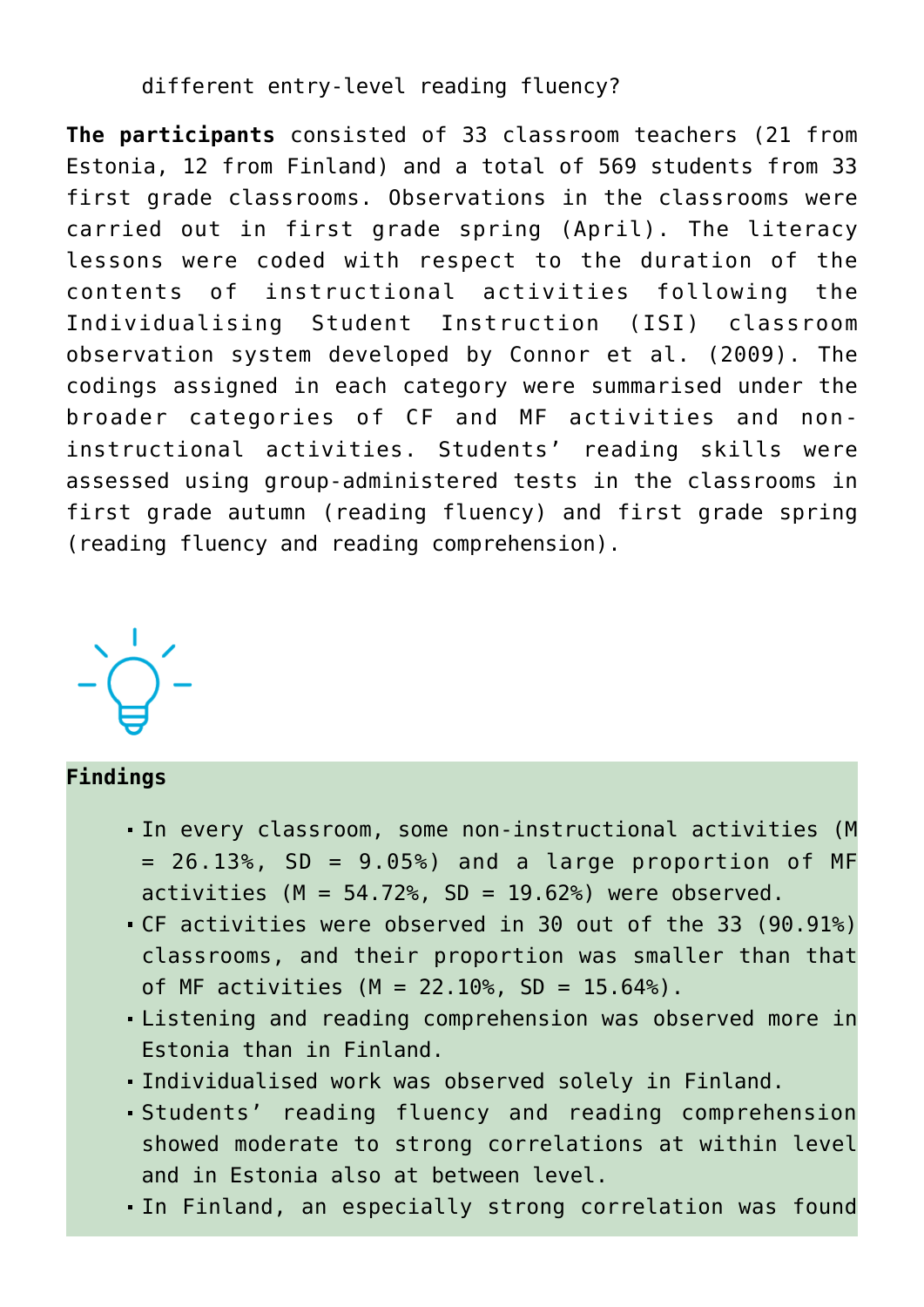between the amount of CF activities in the observed literacy lessons and students' reading fluency in first grade spring.

- At the within level, students' reading fluency and reading comprehension were significantly associated with each other.
- In Estonia, the amount of CF or MF instruction was not associated with the students' level of reading fluency.
- In the Finnish sample, the amount of both CF and MF activities was associated with the students' level of reading fluency: a high amount of CF activities and a low amount of MF activities were associated with a higher level of reading fluency among the students.
- For Finnish students whose reading fluency was one standard deviation below the mean in first grade autumn, the amount of CF activities seemed to matter: the Finnish beginning readers tended to have better reading comprehension if they were exposed to high rather than low amounts of CF activities.
- The Finnish beginning readers' reading comprehension tended to be poor if they were exposed to a high amount of MF activities.



## **Conclusions**

More similarities than differences in literacy instruction between Estonia and Finland were found, but the analyses of the associations with students' reading performance revealed some country-specific interaction effects.